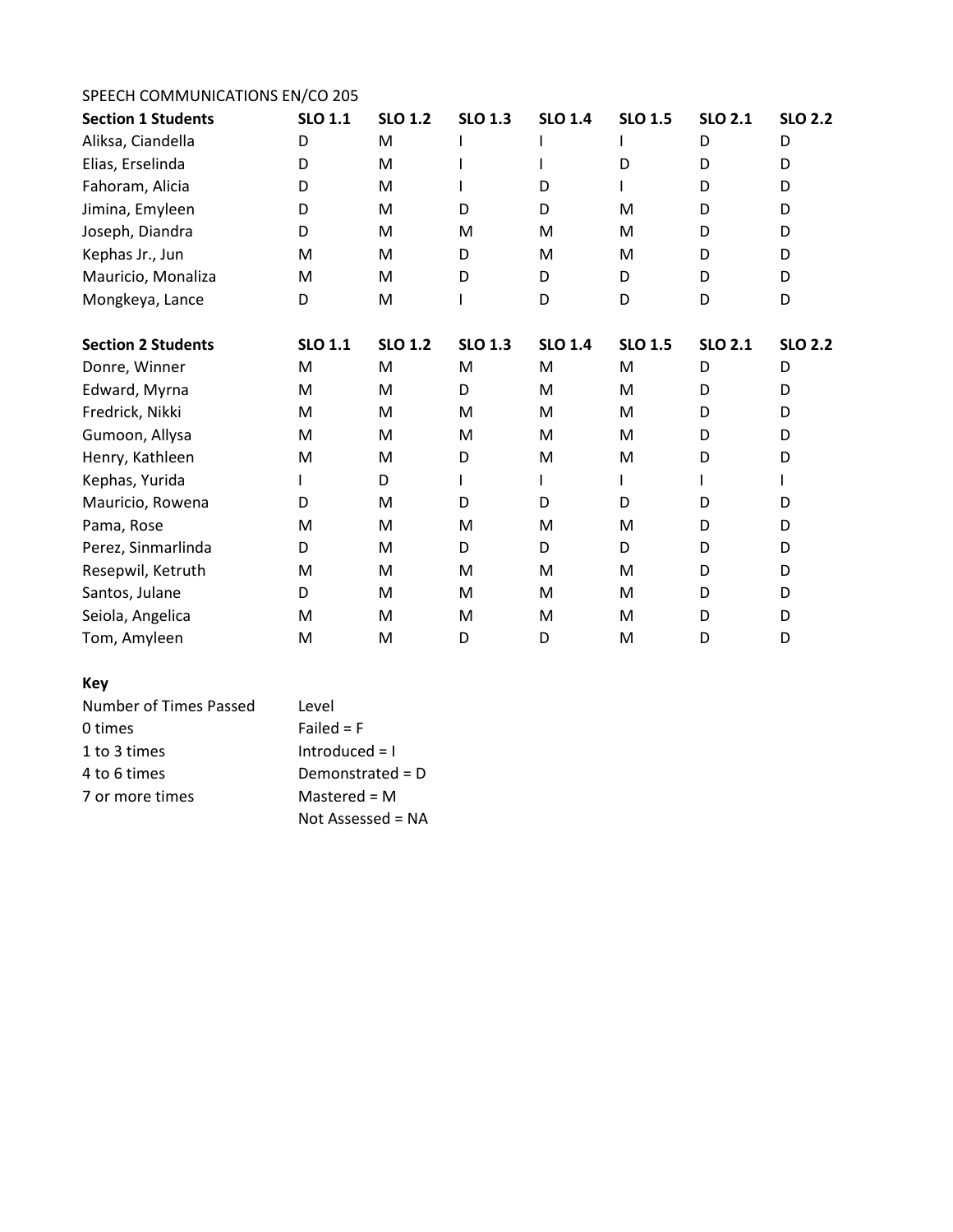| <b>SLO 2.3</b> | <b>SLO 2.4</b> | <b>SLO 3.1</b> | <b>SLO 3.2</b> | <b>SLO 4.1</b> | <b>SLO 4.2</b> | <b>SLO 5.1</b> | <b>SLO 5.2</b> | <b>SLO 5.3</b> |
|----------------|----------------|----------------|----------------|----------------|----------------|----------------|----------------|----------------|
| D              |                |                |                | D              | <b>NA</b>      | M              |                | D              |
| D              |                |                |                | M              | <b>NA</b>      | M              | D              | D              |
| D              |                | D              | D              | D              | <b>NA</b>      | M              | D              | D              |
| D              |                | D              |                | M              | <b>NA</b>      | M              | D              | D              |
| D              | D              | D              |                | M              | NA             | M              | D              | D              |
| D              |                |                |                | M              | <b>NA</b>      | M              | D              | D              |
| D              |                |                |                | M              | <b>NA</b>      | M              |                |                |
| D              |                | D              |                | M              | <b>NA</b>      | M              |                | D              |
| <b>SLO 2.3</b> | <b>SLO 2.4</b> | <b>SLO 3.1</b> | <b>SLO 3.2</b> | <b>SLO 4.1</b> | <b>SLO 4.2</b> | <b>SLO 5.1</b> | <b>SLO 5.2</b> | <b>SLO 5.3</b> |
| D              |                |                |                | M              | <b>NA</b>      | M              | D              |                |
| D              |                |                |                | M              | <b>NA</b>      |                |                |                |
| D              |                |                |                | M              | <b>NA</b>      | M              | D              | M              |
| D              |                |                |                | M              | <b>NA</b>      | M              | D              |                |
| D              |                | D              |                | M              | <b>NA</b>      | M              | D              | D              |
|                |                | F              | F              | F              | <b>NA</b>      | D              |                |                |
| D              |                | D              | D              | M              | <b>NA</b>      | M              |                |                |
| D              |                | D              | D              | M              | <b>NA</b>      | M              | D              | M              |
| D              |                | D              | D              | M              | <b>NA</b>      | M              | D              | D              |
| D              |                | D              | D              | M              | <b>NA</b>      | M              | D              | D              |
| D              |                | D              | F              | M              | <b>NA</b>      | M              | D              | D              |
| D              | D              | D              |                | M              | <b>NA</b>      | M              | D              | ${\sf M}$      |
| D              |                |                |                | M              | <b>NA</b>      | M              | D              | M              |